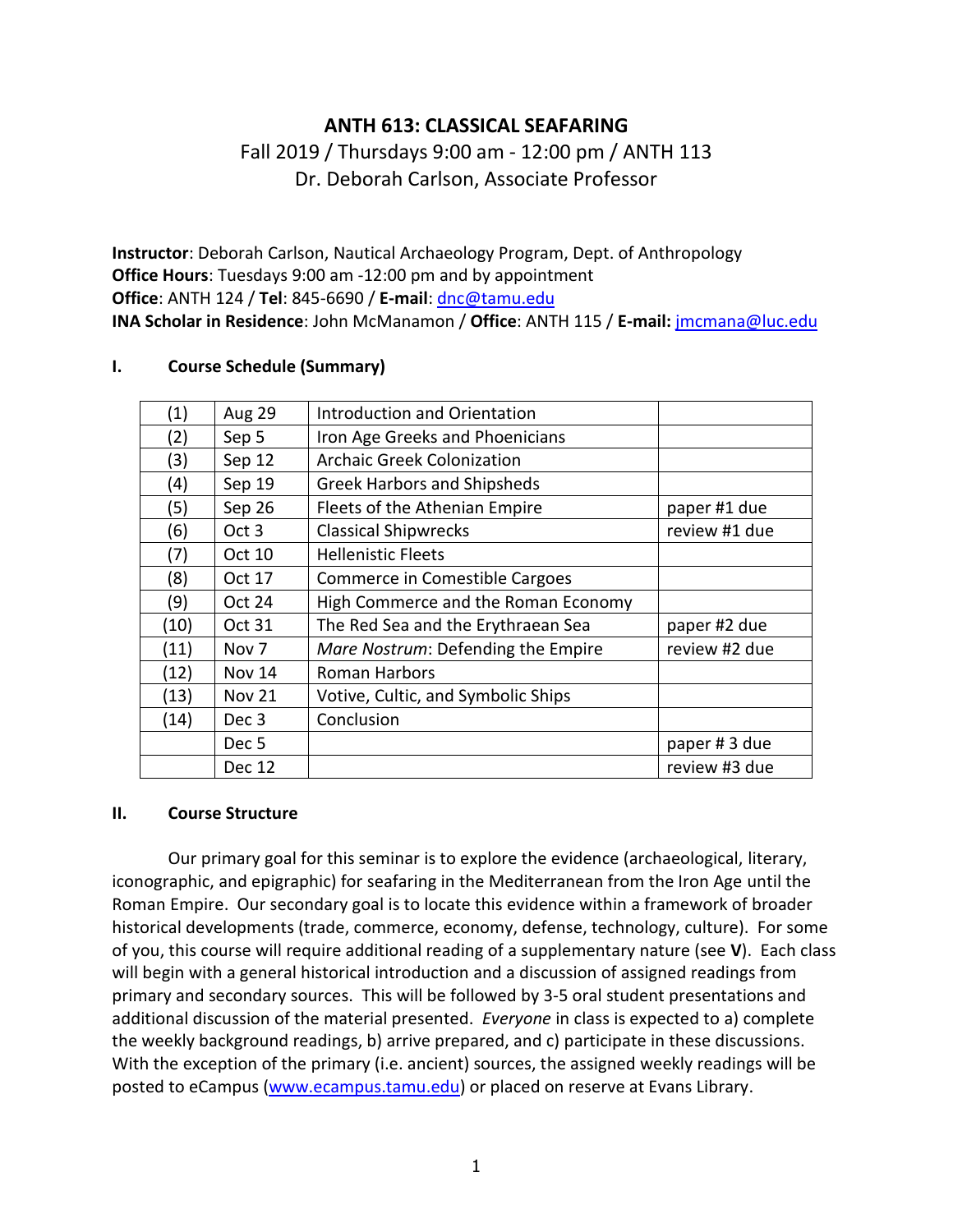## **III. Course Requirements**

# A. *Research Papers*

Instead of one large 25-30 page research paper, students in this seminar will be expected to write three smaller papers each 6-10 pages in length. The shorter length of the three papers necessitates the selection of tightly-focused topics. Papers are expected to be well researched, thoughtfully written, and carefully edited. Papers will follow the citation format of the *American Journal of Archaeology (AJA)* as prescribed at [www.ajaonline.org.](http://www.ajaonline.org/) Each paper will count toward 15% of your final grade.

Suggested topics for papers include:

| Archaeological      | Any excavated material that pertains to seafaring, such as an individual<br>shipwreck, a shipwrecked assemblage, a portion of a cargo, an amphora<br>type, a harbor, a piece of ship's equipment, a construction feature<br>(fasteners, wood types), specific personal objects from shipwrecks, etc.    |
|---------------------|---------------------------------------------------------------------------------------------------------------------------------------------------------------------------------------------------------------------------------------------------------------------------------------------------------|
| Literary            | Any written material that pertains to seafaring, including accounts of<br>battles, voyages (mythical or historical), dedicatory inscriptions (as on<br>some anchor stocks), mercantile graffiti, inventories, catalogs of ships,<br>epitaphs, poems and odes, literary themes (the ship of state), etc. |
| <b>Iconographic</b> | Any material evidence that illustrates seafaring life, such as harbors, ship<br>types, crews, cargoes, and rigging, as depicted in frescoes and vase<br>paintings, relief sculptures, votive models, mosaics, graffiti, and coins, etc.                                                                 |

Evidence of plagiarism will result in a failing grade. As commonly defined, plagiarism consists of passing off as one's own the words, writings, data or ideas of another without due credit. Plagiarism is one of the worst academic sins, for the plagiarist destroys the trust among colleagues without which research cannot be safely communicated. For more on plagiarism, academic honesty and integrity, see: [http://aggiehonor.tamu.edu.](http://aggiehonor.tamu.edu/)

On the due date (Sep 26, Oct 31, or Dec 5), bring to class **two** copies of your paper. On one paper, write your name, the date, and the paper's title. The other copy should include the title and date but **not your name**.

### B. *Peer Reviews*

In the same way that plagiarism destroys trust between colleagues, anonymous peer review enhances the quality and accuracy of the data and ideas shared among colleagues. In this course, each student will review three papers, assessing content and the author's style, syntax, presentation of the evidence, and use of sources. Reviews should be typed on a single page and will be turned in, in class, one week after receipt of the paper (i.e. on Oct 3, Nov 7, and Dec 12). Like the papers, bring to class **two** copies of your review: **one with** your name and **one without**. Each review will count toward 5% of your final grade.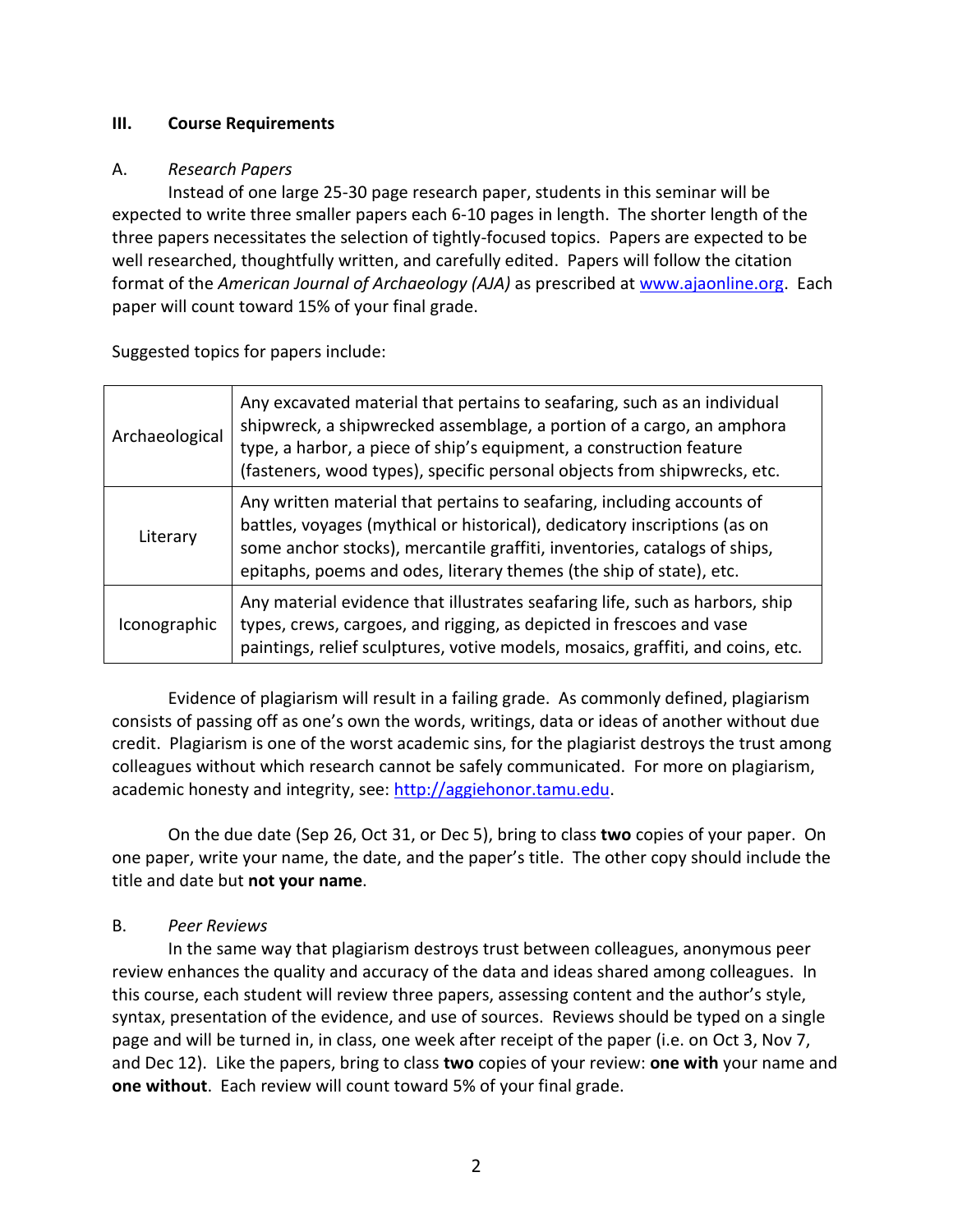# C. *Presentations*

Each student will prepare 5-6 oral classroom presentations during the course of the semester. These reports should be illustrated and move from the general to the specific; students are encouraged to prepare and distribute supplementary handouts. As the assigned readings in the syllabus are listed in alphabetical order, it will be up to the presenter to organize his/her material most effectively. The ability to organize and present data coherently is the key to success in delivering oral reports *and* writing research papers. Students are welcome to include additional sources in their presentations, but not to the exclusion of assigned bibliography. Your best 5 presentations will count toward 40% of your final grade.

## **IV. Grades**

Final grades in this course will be calculated according to the following formula:

| Research papers (due Sep 26, Oct 31, Dec 5) | 45% |
|---------------------------------------------|-----|
| Peer reviews (due Oct 3, Nov 7, Dec 12)     | 15% |
| Presentations (top 5) & participation       | 40% |

The Americans with Disabilities Act (ADA) is a federal anti-discrimination statute that provides comprehensive civil rights protection for persons with disabilities. Among other things, this legislation requires that all students with disabilities be guaranteed a learning environment that provides for reasonable accommodation of their disabilities. If you believe you have a disability requiring an accommodation, please contact the Department of Student Life, Services for Students with Disabilities in Room B118 of Cain Hall, or call 845-1637.

Absence from class and late submission of assignments will be handled in accordance with University regulations. Please see<http://student-rules.tamu.edu/rule07> for current policy on University-excused absences.

# **V. Suggested Reference Works**

General Reference *Cambridge Ancient History* **D57 C252 1970** *Oxford Classical Dictionary* **DE5 O92 2003** *Paulys Real-encyclopadie der classischen Altertumswissenschaft* **DE5 P33 1958** • Cancik, H. and H. Schneider. *Brill's New Pauly* (electronic access through Evans) *Barrington Atlas of the Greek and Roman World* **G1033 B3 2000** (Map) *Princeton Encyclopedia of Classical Sites* **DE59 P7 1976** *Lexicon Topographicum Urbis Romae* **DG63 L49 1993** *Thesaurus Linguae Graecae* (electronic access through Evans) DeGrummond, N. *Encyclopedia of the history of classical archaeology* **DE5 E5 1996** Hansen, M.H. and T.H. Nielsen, *An Inventory of Archaic and Classical Poleis* **DF222.2 H36 2004**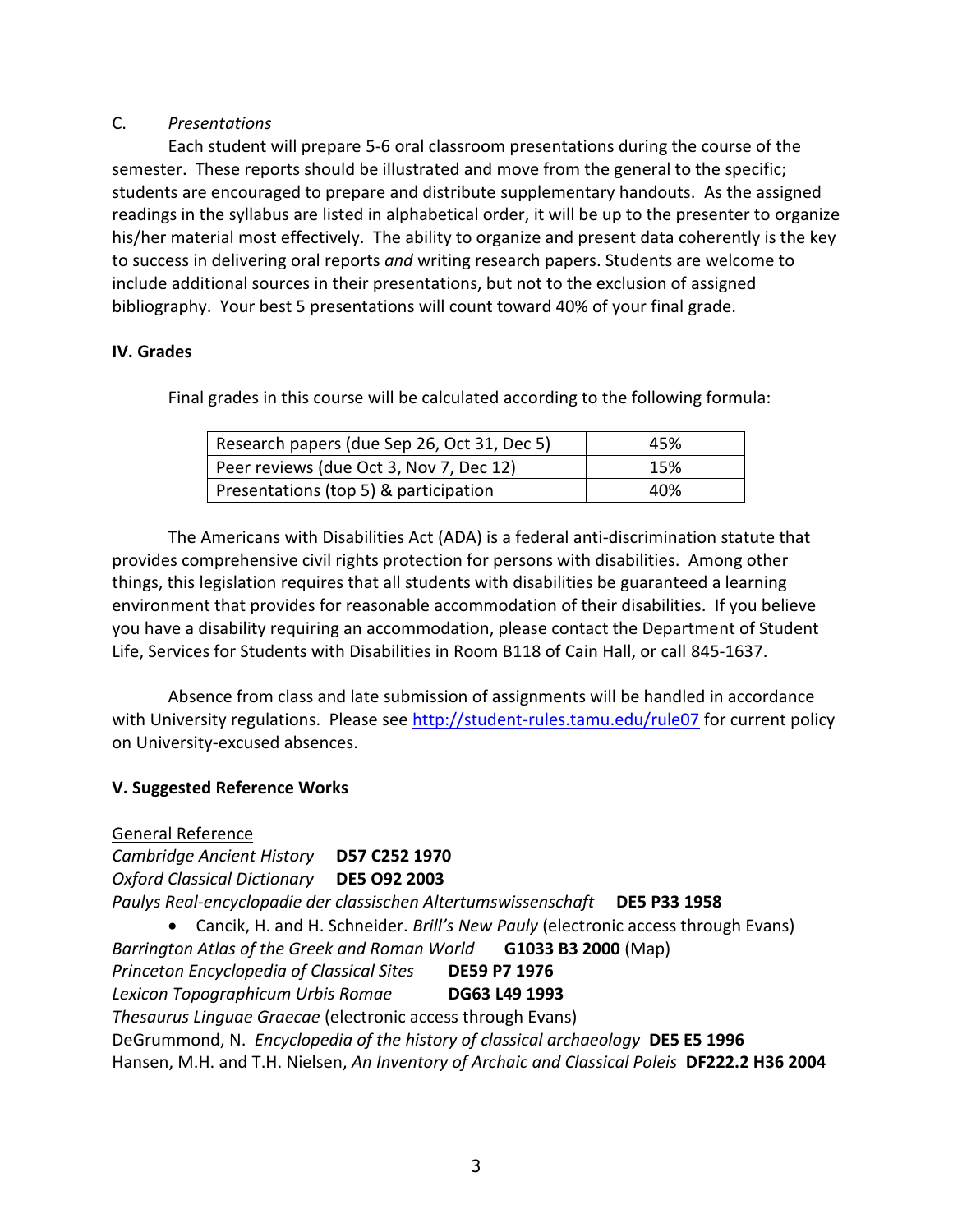Literary Resources

- Austin, M.M. and P. Vidal-Naquet. 1977. *Economic and Social History of Ancient Greece.* **HC37 A8813 1977a**
- Austin, M.M. 1981. *The Hellenistic World from Alexander to the Roman Conquest: A Selection of Ancient Sources in Translation*. **DF235 A1 H44**

*Concise Oxford Companion to Classical Literature.* **PA31 H69 1993** (Ref.)

- Crawford, M., and D. Whitehead. 1983*. Archaic and Classical Greece: A Selection of Ancient Sources in Translation*. **DF12 C7 1983**
- *Loeb Classical Library* includes all major Greek and Latin texts with facing page translations in English. Some translations are rather dated, as the series began in the early 1900s. Green-bound Greek texts start at **PA3611**; red-bound Latin texts begin with **PA6156.**
- Meijer, F., and O. Van Nijf. 1992. *Trade, Transport, and Society in the Ancient World: A Sourcebook*. **HF373 M45 1992**
- Meiggs, R., and D. Lewis. 1999. *A Selection of Greek Historical Inscriptions to the End of the Fifth Century B.C.* **CN360 S45 1988**
- Tod, M. 1985. *Greek historical inscriptions: from the sixth century B.C. to the death of Alexander the Great in 323 B.C*. **DF209.5 G65 1985**

#### Archaeological Resources

Biers, W. 1992. *Art, Artefacts, and Chronology in Classical Archaeology*. **DE60 B48** Hayes, J. 1997. *Handbook of Mediterranean Roman Pottery*. **DE61 P66 H39 1997** Illsley, J. 1996. *An indexed bibliography of underwater archaeology and related topics*. Morrison, J.S., and R.T. Williams. 1968. *Greek Oared Ships: 900-322 B.C*. London. Parker, A.J. 1992. *Ancient Shipwrecks of the Mediterranean & the Roman Provinces. Bulletin de Correspondance Hellénique* (Chronique des Fouilles en Grèce) **DF10 B9**

#### Internet Resources

| The AMPHORAS Project                                                                   | http://www.chass.utoronto.ca/amphoras/cgi-bin/well |  |  |  |
|----------------------------------------------------------------------------------------|----------------------------------------------------|--|--|--|
| <b>Athenian Agora Excavations</b>                                                      | http://www.agathe.gr/index.html                    |  |  |  |
| <b>Beazley Archive</b>                                                                 | http://www.beazley.ox.ac.uk                        |  |  |  |
| <b>Bryn Mawr Classical Review</b>                                                      | http://bmcr.brynmawr.edu                           |  |  |  |
| Corpus Inscriptionum Latinarum                                                         | http://cil.bbaw.de/cil en/index en.html            |  |  |  |
| Loeb Classical Library                                                                 | https://www.loebclassics.com                       |  |  |  |
| Oxford Roman Economy Project                                                           | http://oxrep.classics.ox.ac.uk                     |  |  |  |
| OxREP Shipwrecks Database http://oxrep.classics.ox.ac.uk/databases/shipwrecks database |                                                    |  |  |  |
| Perseus Digital Library                                                                | http://www.perseus.tufts.edu                       |  |  |  |

Abbreviations (n.b.: All journal abbreviations follow those listed in *AJA* guidelines)

- AG *The Age of the Galley: Mediterranean Oared Vessels since Pre-Classical Times*, edited by R. Gardiner and J. Morrison. London: Naval Institute Press (1995).
- AGC *The Archaeology of Greek Colonisation*, edited by G.R. Tsetskhladze and F. De Angelis. Oxford: University Committee for Archaeology Monograph 40 (1994).
- GO *The Greeks Overseas*, by J. Boardman. New York: Thames and Hudson, 4th ed (1999).
- MI *Le musée imaginaire de la marine antique*, by L. Basch. Athens (1987).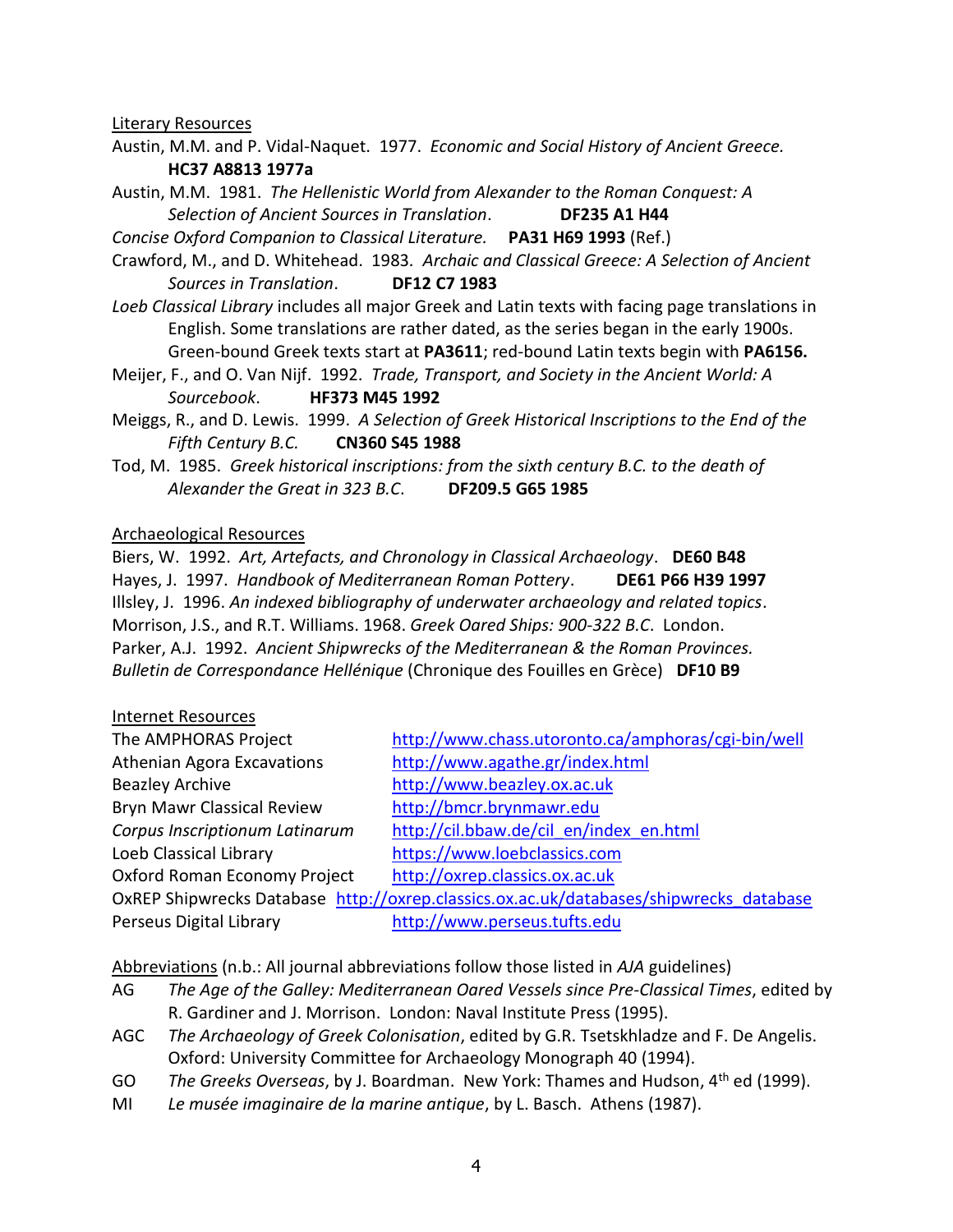MM *Mariner's Mirror*

MWAR*The Maritime World of Ancient Rome*, edited by R. Hohlfelder (2008). SSAW Ships and Seamanship in the Ancient World, by L. Casson (1995, 2<sup>nd</sup> ed.)

# **VI. Course Schedule (Detailed)**

### **Sep 5 Iron Age Greeks and Phoenicians**

### Background

Primary source: Homer *Odyssey* 5.228-390 *SSAW* 43-60, 71-6; *MI* 155-201. Demand, N. H. 2012. *The Mediterranean Context of Early Greek History*, 220-255.

## (1) Phoenician Ships

Aubet, M. E. 2001. *The Phoenicians and the West: Politics, Colonies and Trade,* 6-25; 97-143. Basch, L. 1969. "Phoenician Oared Ships." *MM* 55: 139-62, 227-45.

- Basch, L. 1971. "The Ships of Luli, King of Tyre and Sidon." *MM* 57: 326-29.
- Lloyd, A.B. 1975. "Were Necho's Triremes Phoenician?" *JHS* 95: 45-61.

## (2) The Evidence of Shipwrecks

Ballard, R.D., et al. 2002. "Iron Age Shipwrecks in Deep Water off Ashkelon, Israel." *AJA* 106: 151-68.

Negueruela, I., et al. 1995. "Seventh-Century B.C. Phoenician Vessel Discovered at Playa de la Isla, Mazarron, Spain." *IJNA* 24: 189-97.

Polzer, M. E. 2014. "The Bajo de la Campana Shipwreck and Colonial Trade in Phoenican Spain." In *Assyria to Iberia: At the Dawn of the Classical Age*, edited by J. Aruz et al., 230-42.

# (3) Ships in Geometric Art

Mark, S. 2008. "The Earliest Naval Ram." *IJNA* 37: 253–72.

Van Doorninck, F.H. 1982. "Protogeometric Longships and the Introduction of the Ram." *IJNA*  11: 277-86.

Wallinga, H. 1995. "The Ancestry of the Trireme." In *AG*, 36-44.

Williams, R.T. 1958. "Early Greek Ships of Two Levels." *JHS* 78: 120-30.

### (4) Ship Construction in Homer

# *SSAW* 217-19.

Casson, L. 1964. "Odysseus' Boat." *AJP* 85: 61.

- Casson, L. 1992. "Odysseus' Boat (Od. 5.244-53)." *IJNA* 21: 73-4.
- Mark, S. 1991. "Odyssey 5.234-53 and Homeric Ship Construction: A Reappraisal." *AJA* 95: 441-45.
- Mark, S. 1996. "Odyssey 5.234-53 and Homeric Ship Construction: A Clarification." *IJNA* 25: 46-8.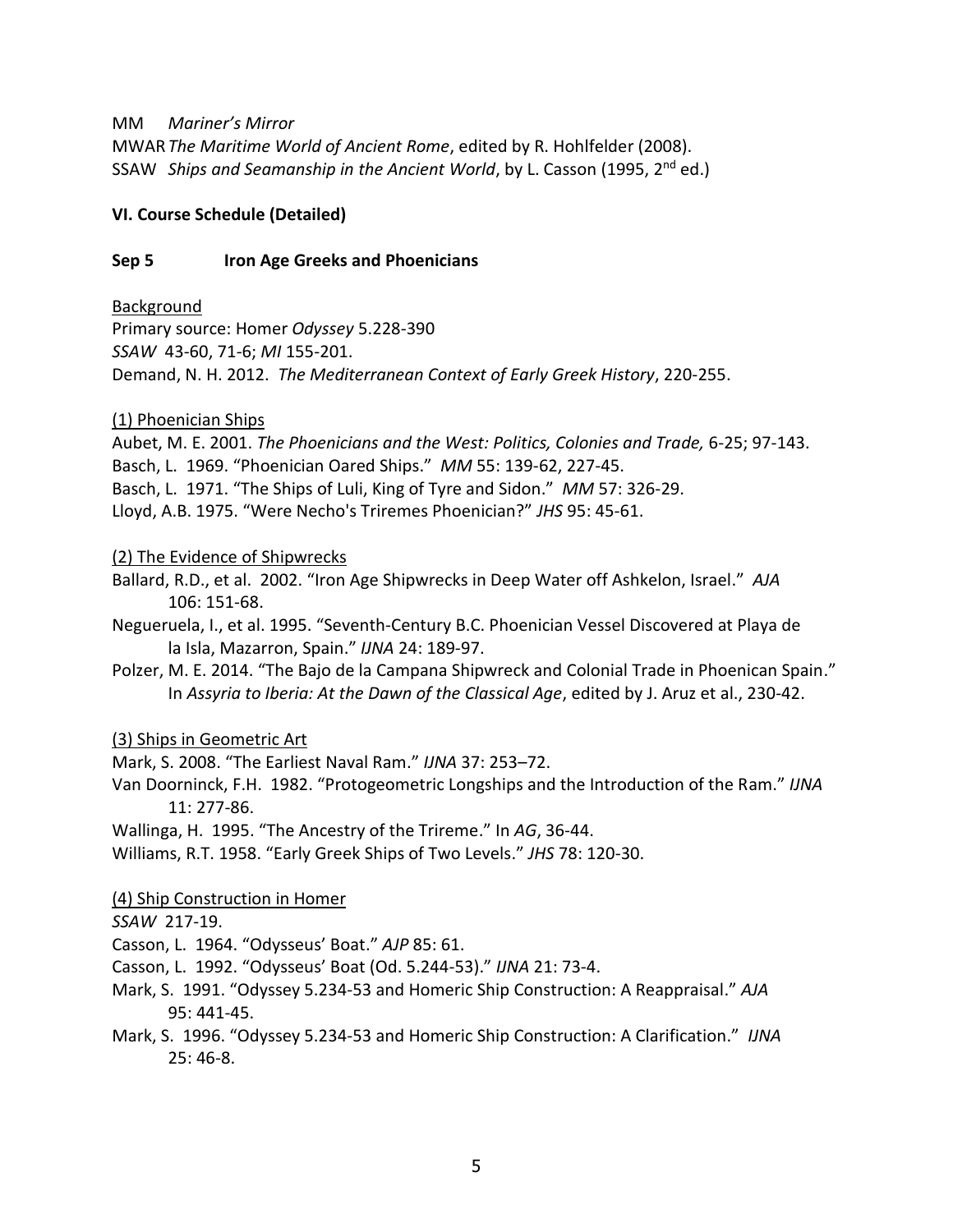## **Sep 12 Archaic Greek Colonization**

Background

Primary source: Herodotus *Histories* 1.163-167; 2.178-179

Primary source: Hesiod *Works and Days* 618-694

*SSAW* 169-82.

*AGC* pp. 52-65; *GO* passim.

- Foxhall, L. 1997. "Cargoes of the Heart's Desire: The Character of Trade in the Archaic Mediterranean World." In *Archaic Greece: New Approaches and New Evidence*, edited by N. Fisher and H. van Wees, 295-309.
- Osborne, R. 1998. "Early Greek colonization? The nature of Greek settlement in the West." In *Archaic Greece: New Approaches and New Evidence*, edited by N. Fisher and H. van Wees, 251-70.

Wilson, J.-P. 1997-1998. "The 'Illiterate Trader'?" *BICS* 42: 29-56.

(5) The Black Sea

Greaves, A. 2007. "Milesians in the Black Sea: Trade, Settlement, and Religion." In *The Black Sea in Antiquity*, edited by V. Gabrielsen and J. Lund, 9-21.

Tsetskhladze, G.R. 1994. "Greek Penetration of the Black Sea." In *AGC*, 111-35.

## (6) Pots as Commodities

Boardman, J. 1988. "Trade in Greek Decorated Pottery." *OJA* 7: 27-33.

- Gill, D.W.J. 1994. "Positivism, pots, and long-distance trade." In *Classical Greece: Ancient Histories and Modern Archaeologies*, edited by I. Morris, 99-107.
- Johnston A.W. 1985. "Etruscans in the Greek vase trade?" In *Il Commercio Etrusco Arcaico, Atti dell'Incontro di Studio, 5-7 dicembre 1983,* 249-55.
- Osborne, R. 1996. "Pots, trade, and the archaic Greek economy." *Antiquity* 70.1: 31-44.

(7) The Evidence of Shipwrecks

- Greene, E.S., M.L. Lawall, and M.E. Polzer. 2008. "Inconspicuous Consumption: The Sixth-Century B.C. Shipwreck at Pabuç Burnu, Turkey." *AJA* 112: 685-711.
- Kahanov, Y. and P. Pomey. 2004. "The Greek Sewn Shipbuilding Tradition and the Ma'agan Mikhael Ship: A Comparison with Mediterranean Parallels from the Sixth to the Fourth Centuries BC." *MM* 90: 6-28.
- Turfa, J.M., and A.G. Steinmayer. 2001. "Sewn Hulls and Self-Defence." *IJNA* 30: 122-27.

# (8) Lead Letters

Chadwick, J. 1973. "The Berezan Lead Letter." *PCPS* 199: 35-7.

Chadwick, J. 1990. "The Pech-Maho lead." *ZPE* 82: 161-6.

Somolinos, H.R. 1996. "The Pech-Maho lead: a new interpretation." *ZPE* 111: 74-8.

Vinogradov, Y. 1998. "The Greek Colonization of the Black Sea Region in the Light of Private Lead Letters." In *The Greek Colonisation of the Black Sea Area: Historical Interpretation of Archaeology*, edited by G. R. Tsetskhladze, 153-78.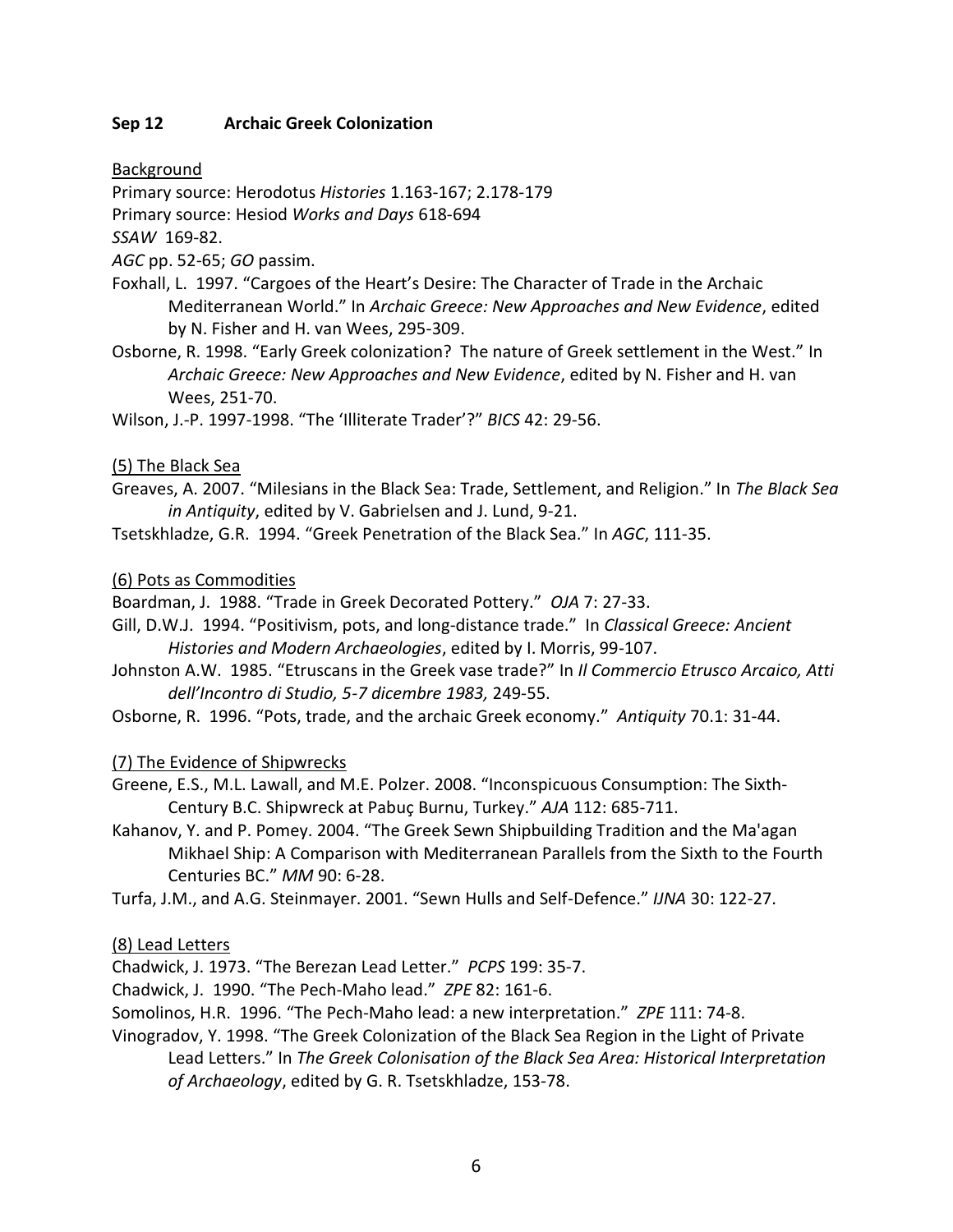## **Sep 19 Greek Harbors and Shipsheds**

Background

Primary source: Xenophon *Ways and Means* 3.1-3.14

*SSAW* 361-70.

Blackman, D. 1982. "Ancient harbours in the Mediterranean. Part I." *IJNA* 11: 79-104.

Hansen, M.H. 1997. "*Emporion*: A Study of the Use and Meaning of the Term in the Archaic and Classical Periods." In *Yet More Studies in the Ancient Greek* Polis, edited by T.H. Nielsen, 83-105.

# (9) Diolkos

MacDonald, B. R. 1986. "The Diolkos." *JHS* 106: 191-95.

Munn, M. L. Z. 2003. "Corinthian Trade with the Punic West in the Classical Period." *Corinth* 20 (The Centenary: 1896-1996): 195-217.

Pettegrew, D. 2011. "The Diolkos of Corinth." *AJA* 115: 549-74.

Werner, W. 1997. "The largest ship trackway in ancient times: the Diolkos of the Isthmus of Corinth, Greece, and early attempts to build a canal." *IJNA* 26: 98-119.

# (10) Thasos

Archontidou-Argyri A., A. Simossi, and J.-Y. Empereur. 1989. "The underwater excavation at the ancient port of Thasos, Greece." *IJNA* 18: 51-59.

# (11) Athens

Garland, R. 1987. *The Piraeus From the Fifth to the First Century B.C.* Loven, B. 2012. *The Ancient Harbours of the Piraeus: The Zea Shipsheds and Slipways*.

# (12) Amathus

Empereur, J.-Y., T. Koželj, O. Picard, and M. Wurch-Koželj. 2017. *The Hellenistic Harbour of Amathus: Underwater Excavations, 1984-1986. Volume 1: Architecture and History*.

# (13) Shipsheds

Blackman, D., and B. Rankov. 2013. *Shipsheds of the Ancient Mediterranean*, 3-29. Blackman, D. 1996. "New Evidence for Ancient Ship Dimensions." *Tropis IV*: 113-25.

# **Sep 26 Fleets of the Athenian Empire**

Background Primary source: Aeschylus *Persians* 353-432 *SSAW* 60-5, 77-96. Hale, J.R. 2009. *Lords of the Sea*, 3-74. Viking. Morrison, J.S. 1995. "The Trireme." In *AG*, 49-65.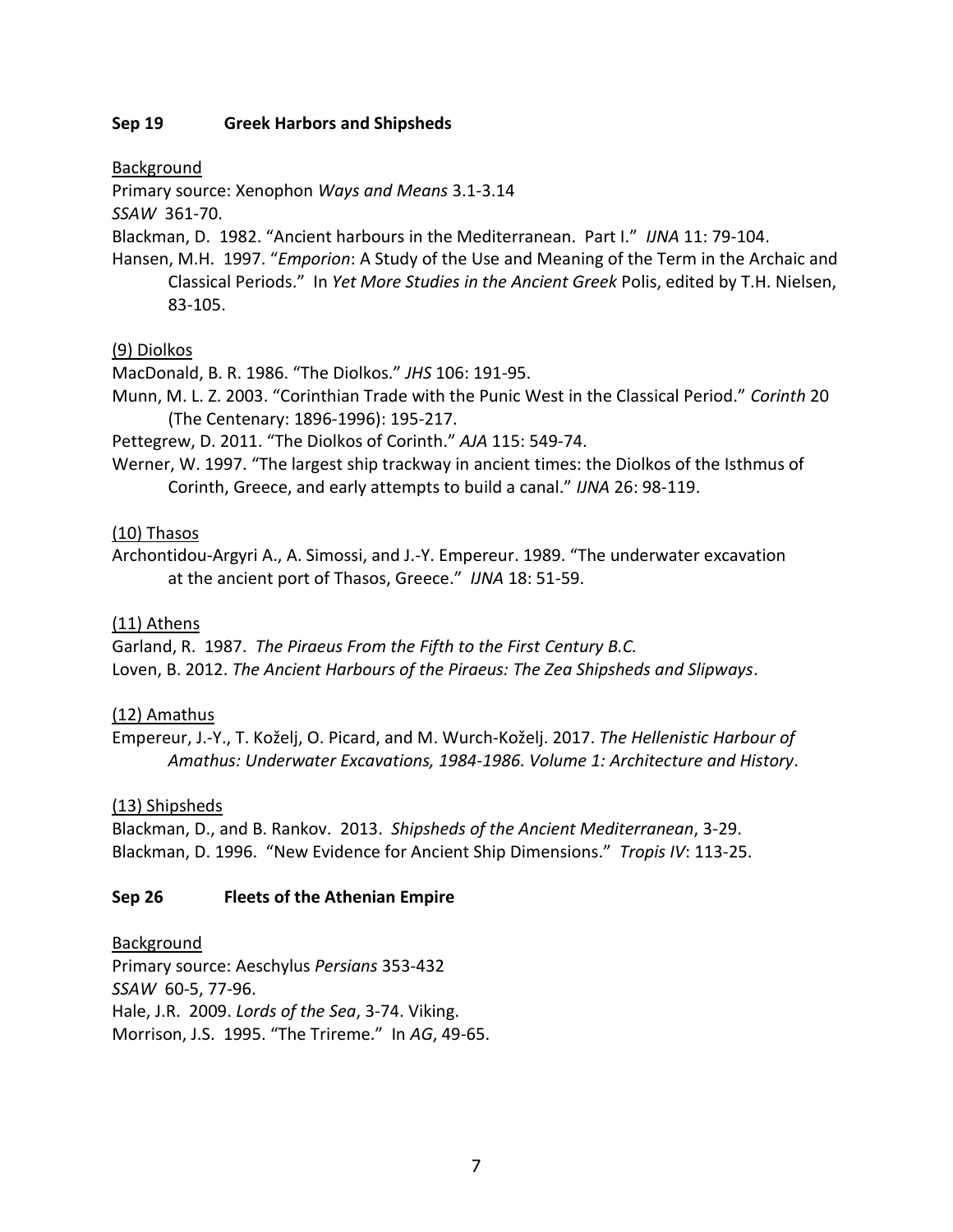## (14) Development of the Fleet

De Souza, P. 1998. "Towards Thalassocracy? Archaic Greek naval developments." In *Archaic Greece: New Approaches and New Evidence*, edited by N. Fisher and H. van Wees, 271- 94.

## (15) Vessels and "Replicas"

Coates, J.F. 1995. "The Naval Architecture and Oar Systems of Ancient Galleys." In *AG*, 127-41.

Morrison, J.S., J.F. Coates, and N.B. Rankov. 2000. *The Athenian Trireme*, 191-275.

Tilley, A.F. 1990. "Warships of the Ancient Mediterranean." *American Neptune* 50: 192-200.

## (16) Tactics

Holladay, A.J. 1988. "Further Thoughts on Trireme Tactics." *Greece and Rome* 35: 149-51. Lazenby, J.F. 1987. "The Diekplous." *Greece and Rome* 37: 169-85.

Strauss, B. 2000. "Democracy, Kimon, and the Evolution of Athenian Naval Tactics in the Fifth Century B.C." In *Polis & Politics: Studies in Ancient Greek History*, edited by P. Flenstead-Jensen, T.H. Nielsen, and L. Rubinstein, 315-26.

Whitehead, I. 1987. "The Periplous." *Greece and Rome* 34: 178-85.

# (17) Crew

Casson, L. 1995. "The Feeding of the Trireme Crews and an Entry in IG ii 2 1631." *TAPA* 125: 261-69.

Gabrielsen, V. 1994. *Financing the Athenian Fleet: Public Taxation and Social Relations*, 105-25. Graham, A.J. 1992. "Thucydides 7.13.2 and the Crews of Athenian Triremes." *TAPA* 122: 257- 70.

# **Oct 3 Classical Shipwrecks**

# Background

Primary source: Old Oligarch (or pseudo-Xenophon), *Constitution of the Athenians* 2.1-14 Meiggs, R. 1975. *The Athenian Empire*, 23-41, 255-72.

Osborne, R. 1999. "Archaeology and the Athenian Empire." *TAPA* 129: 319-32.

Reed, C.M. 2003. *Maritime Traders in the Ancient Greek World*, 15-26.

# (18) Alonnesos

- Hadjidaki, E. 1997. "The Classical Shipwreck at Alonnesos." In *Res Maritimae: Cyprus and the Eastern Mediterranean from Prehistory to Late Antiquity,* edited by S. Swiny, R. Hohlfelder, and H. W. Swiny, 125-34.
- Hadjidaki, E. 1996. "Underwater Excavations of a Late Fifth Century Merchant Ship at Alonnesos, Greece: the 1991-1993 Seasons." *BCH* 120: 561-93.

# Tektaş Burnu (DNC)

Carlson, D.N. 2003. "The Classical Greek Shipwreck at Tektaş Burnu, Turkey." *AJA* 107: 581- 600.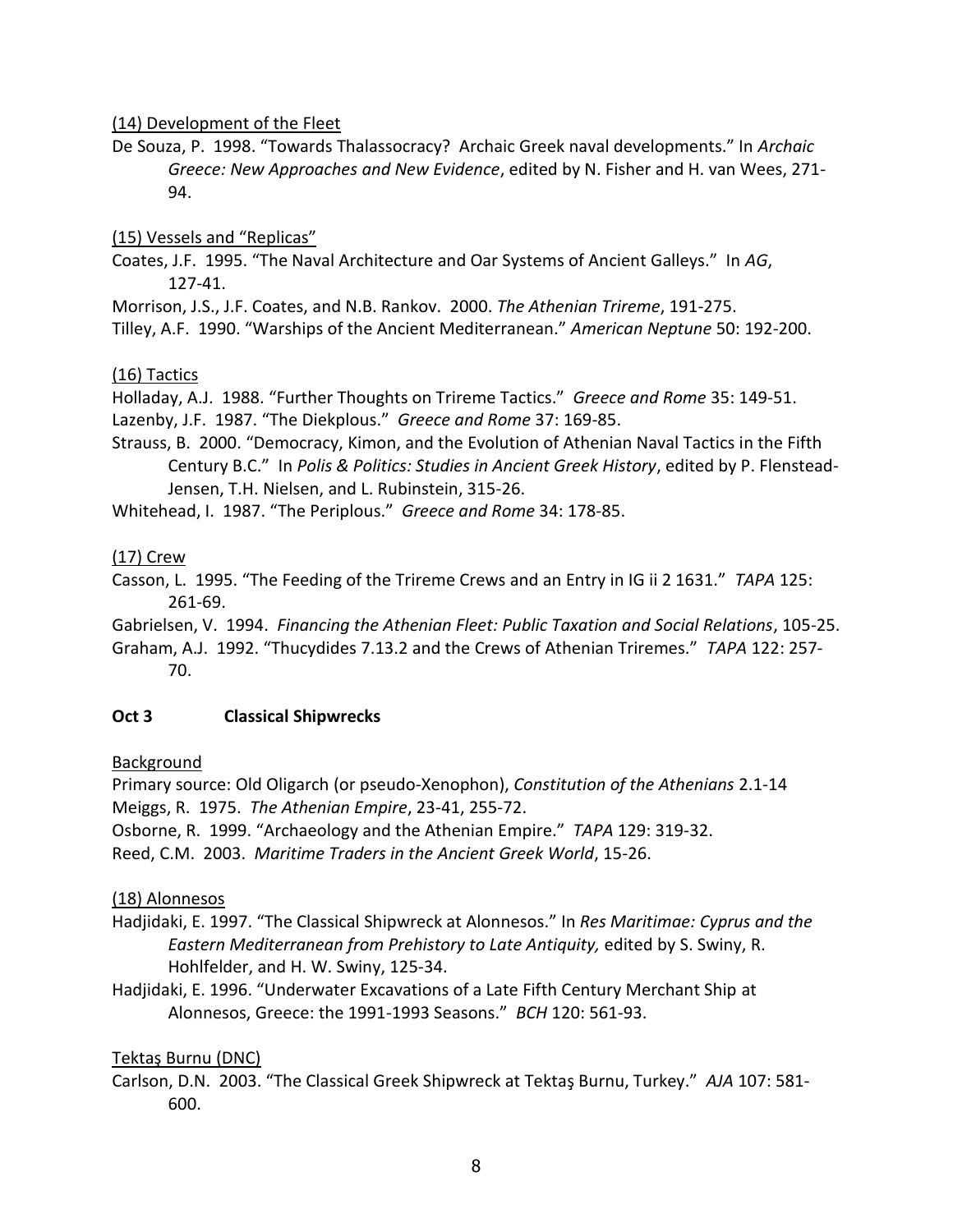Cook, J.M. 1961. "The Problem of Classical Ionia." *PCPS* 187: 9-18.

### (19) Porticello

Eiseman, C.J., and B.S. Ridgway. 1987. *The Porticello Shipwreck*.

- Gill, D.W.J. 1987. "The date of the Porticello shipwreck: Some observations on the Attic bolsals." *IJNA* 16: 31-33.
- Lawall, M. 1998b. "Bolsals, Mendean amphoras, and the date of the Porticello shipwreck." *IJNA* 27: 16-23.

#### (20) Kyrenia

- Katzev, S.W. 2007. "The Ancient Ship of Kyrenia, Beneath Cyprus Seas." In *Great Moments in Greek Archaeology*, edited by P. Valavanis, 286-99.
- Steffy, J.R. 1985. "The Kyrenia Ship: An Interim Report on its Hull Construction." *AJA* 89: 71- 101.
- Swiny, H.W., and M.L. Katzev. 1973. "The Kyrenia Shipwreck: A Fourth-Century B.C. Greek Merchant Ship." In *Marine Archaeology*, edited by D. Blackman, 339-59.

#### **Oct 10 Hellenistic Fleets**

#### Background

Primary source: Athenaeus *Deipnosophistae* 5.40-44 Murray, W. 2012. *The Age of Titans: The Rise and Fall of the Great Hellenistic Navies*, 3-30.

#### (21) Polyremes

*SSAW* 97-135.

Casson, L. 1958. "Hemiolia and Triemiolia." *JHS* 78: 14-18.

Morrison, J.S. 1980. "Hemiolia, Trihemiolia." *IJNA* 9: 121-26.

Morrison, J.S. 1995. "Hellenistic Oared Ships 399-31 BC." In *AG*, 66-77.

Murray, W. 2012. *The Age of Titans: The Rise and Fall of the Great Hellenistic Navies,* 171-244.

### (22) Naval Warfare

Casson, L., and J.R. Steffy. 1991. *The Athlit Ram*.

- Murray, W. 1996. "The Weight of Trireme Rams and the Price of Bronze in Fourth-Century Athens." *GRBS* 26: 141-50.
- Murray, W. 2012. *The Age of Titans: The Rise and Fall of the Great Hellenistic Navies,* 69-170.

### (23) Punic Wars

Libourel, J.M. 1973. "Galley Slaves in the Second Punic War." *CP* 68: 116-19.

- Prag, J.R.W. 2014. "Bronze rostra from the Egadi Islands off NW Sicily: the Latin Inscriptions." *JRA* 27: 33-59.
- Tusa, S., and J. Royal. 2012. "The landscape of the naval battle at the Egadi Islands (241 B.C.)." *JRA* 25: 7-48.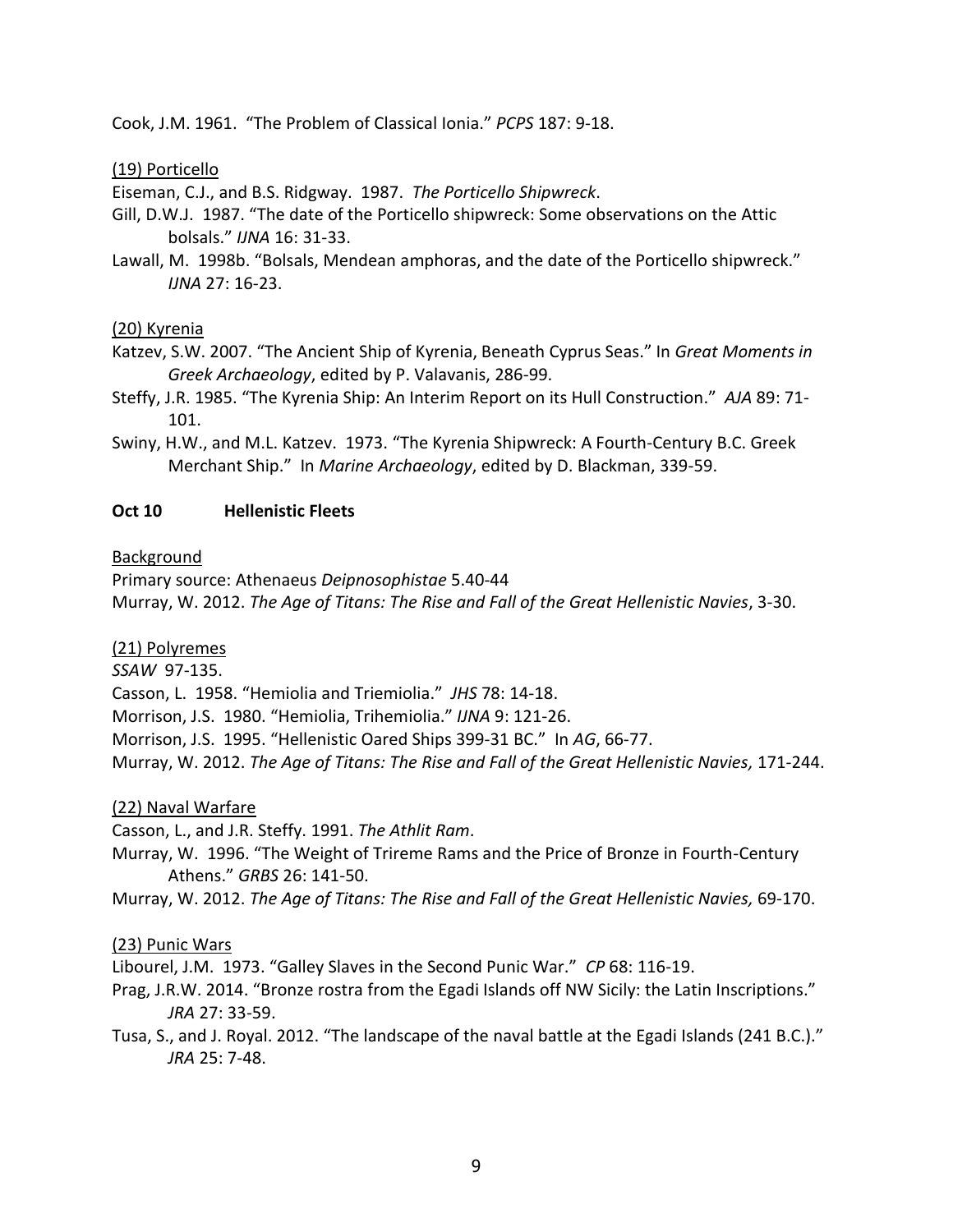### (24) *Syracusia*

- Meijer, F., and A. Sleeswyk. 1996. "On the Construction of the *'Syracusia'* (Athenaeus V. 207 A -B)." *CQ* 46: 575-78.
- Turfa, J.M., and A.G. Steinmayer. 1999. "The *Syracusia* as a Giant Cargo Vessel." *IJNA* 28: 105- 25.

### **Oct 17 The Commerce in Comestible Cargoes**

## Background

Primary source: Lucian *Navigium* 5-9

Gibbins, D. 2001. "Shipwrecks and Hellenistic Trade." In *Hellenistic Economies*, edited by Z. Archibald, 273-312.

Houston, G. 1987. "Lucian's *Navigium* and the Dimensions of the *Isis*." *AJP* 108: 444-50.

## (25) Maritime Loans

- De Ste. Croix, G.E.M. 1974. "Ancient Greek and Roman Maritime Loans." In *Debits, Credits, Finance and Profits: Essays in Honor of W.T. Baxter*, edited by H. Edey and B.S. Yamey, 41-59.
- Millett, P. 1983. "Maritime Loans and the Structure of Credit in Fourth-Century Athens." In *Trade in the Ancient Economy,* edited by P. Garnsey et al., 36-52.

## (26) The Grain Trade

Casson, L. 1954. "The Grain Trade of the Hellenistic World." *TAPA* 85: 168-87.

- Erdkamp, P. 2005. *The Grain Market in the Roman Empire: A Social, Political and Economic Study*, 143-205.
- Rickman, G.E. 1980. "The Grain Trade under the Roman Empire." In The Seaborne Commerce of Ancient Rome: Studies in Archaeology and History, edited by J.H. D'Arms and E.C. Kopff, *MAAR* 36: 261-75.

### (27) Shipping Containers

- Heslin, K. 2011. "Dolia shipwrecks and the wine trade in the Roman Mediterranean." In *Maritime Archaeology and Ancient Trade in the Mediterranean*, edited by D. Robinson and A. Wilson, 157-68.
- Panella, C. and A. Tchernia. 2002. "Agricultural Products Transported in Amphorae: Oil and Wine." In *The Ancient Economy*, edited by W. Scheidel, 173-89.

Peacock, D.P.S. 1986. *Amphorae and the Roman Economy*.

### (28) Exotica

Miller, J.I. 1969. *The spice trade of the Roman Empire: 29 B.C. to A.D. 641*.

- Peacock, D., and D. Williams. 2006. *Food for the Gods: New Light on the Ancient Incense Trade*.
- Young, G.K. 2001*. Rome's eastern trade: international commerce and imperial policy, 31 BC-AD 305*, 1-26.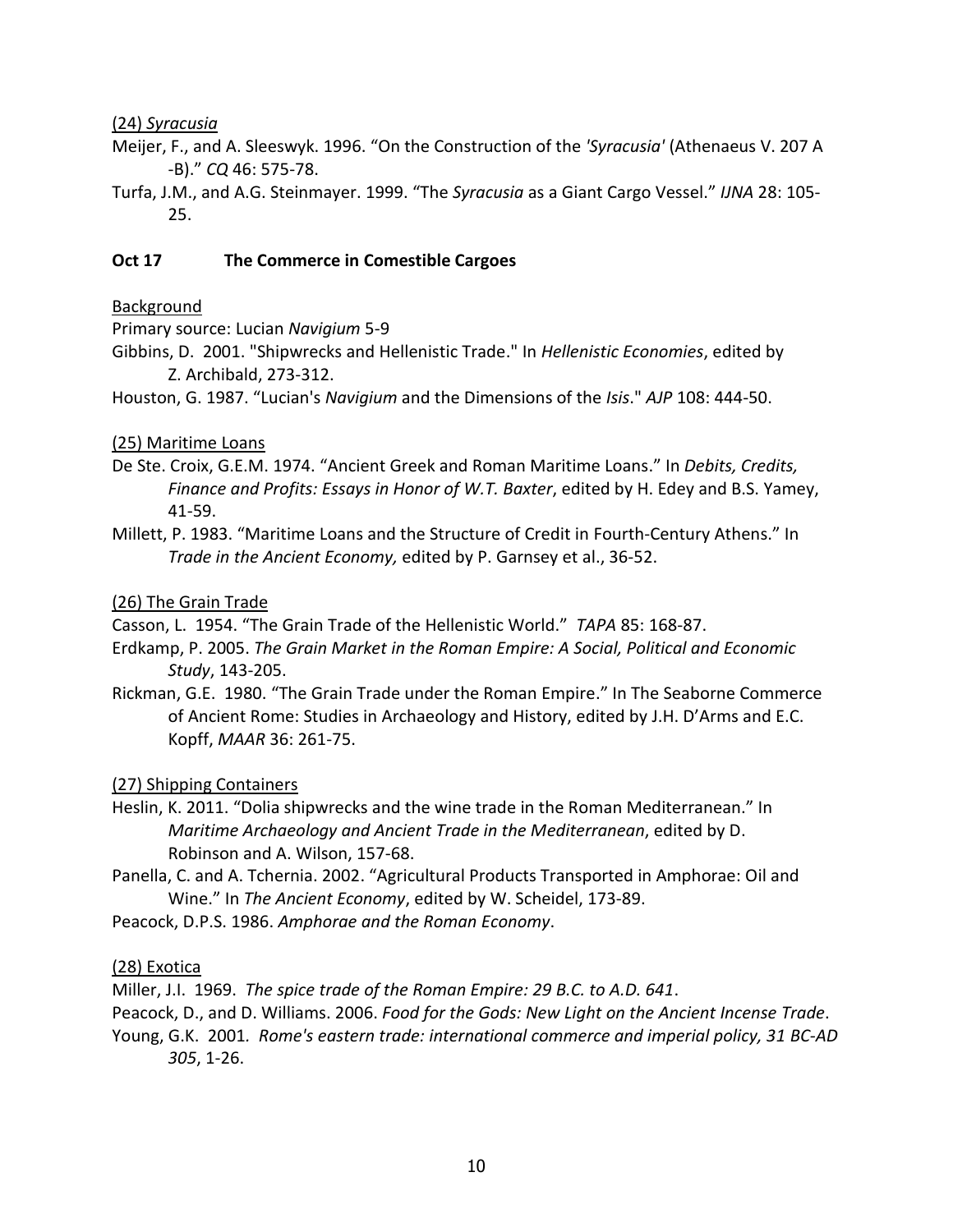## **Oct 24 High Commerce and the Roman Economy**

#### Background

Arnaud, P. 2007. "Diocletian's Prices Edict: The Prices of Seaborne Transport and the Average Duration of Maritime Travel." *JRA* 20: 321-36.

Greene, K. 1986. *The Archaeology of the Roman Economy*, 9-44.

- Houston, G.W. 1988. "Ports in perspective: Some Comparative Materials on Roman Merchant Ships and Ports." *AJA* 92: 553-64.
- Wilson, A.I. 2009. "Approaches to Quantifying Roman Trade." In *Quantifying the Roman Economy: Methods and Problems*, edited by A.K. Bowman and A. Wilson, 213-249.

#### (29) The Evidence of Shipwrecks

Parker, A.J. 2008. "Artifact Distributions and Wreck Locations." In *MWAR*, 177-96.

Rice, C. 2016. "Shipwreck Cargoes in the Western Mediterranean and the Organization of Roman Maritime Trade." *JRA* 29: 165-92.

### (30) Merchants

D'Arms, J.H. 1981. *Commerce and social standing in ancient Rome*, 149-71. Cambridge.

Denecker, E. and K. Vandorpe. 2007. "Sealed amphora stoppers and tradesmen in Greco -Roman Egypt: Archaeological, papyrological and inscriptional evidence." *BABesch* 82: 115-128.

Morley, N. 2007. "Markets, Merchants, and Morality." In *Trade in Classical Antiquity*, 79-89.

### (31) The Marble Trade

- Fant, C. 2008. "Quarrying and Stoneworking," in *The Oxford Handbook of Engineering and Technology in the Classical World*, edited by J.P. Oleson, 121-35.
- Russell, B. 2011. "Lapis Transmarinus: Stone-Carrying Ships and the Maritime Distribution of Stone in the Roman Empire." In *Maritime Archaeology and Ancient Trade in the Mediterranean*, edited by D. Robinson and A. Wilson, 139-55.
- Waelkens, M., et al. 1988. "Quarries and the Marble Trade in Antiquity." In *Classical Marble: Geochemistry, Technology, Trade*, edited by N. Herz and M. Waelkens, 11-28.

### (32) The Art Market

- Green, P. 1990. "Late Hellenistic Art, 150-30: The Mass Market in Nostalgia." In *Alexander to Actium: The Historical Evolution of the Hellenistic Age*, 566-85.
- Kaltsas, N., E. Vlachogianni, and P. Bouyia. 2012. *The Antikythera Shipwreck: The Ship, The Treasures, The Mechanism*.

### (33) Antikythera Mechanism

- De Solla Price, D. 1974. "Gears from the Greeks: The Antikythera Mechanism A calendar computer from ca. 80 B.C." *TAPS* 64.7: 5-70.
- Freeth, T., A. Jones, J.M. Steele, and Y. Bitsakis. 2008. "Calendars with Olympiad display and eclipse prediction on the Antikythera Mechanism." *Nature* 454: 614-17.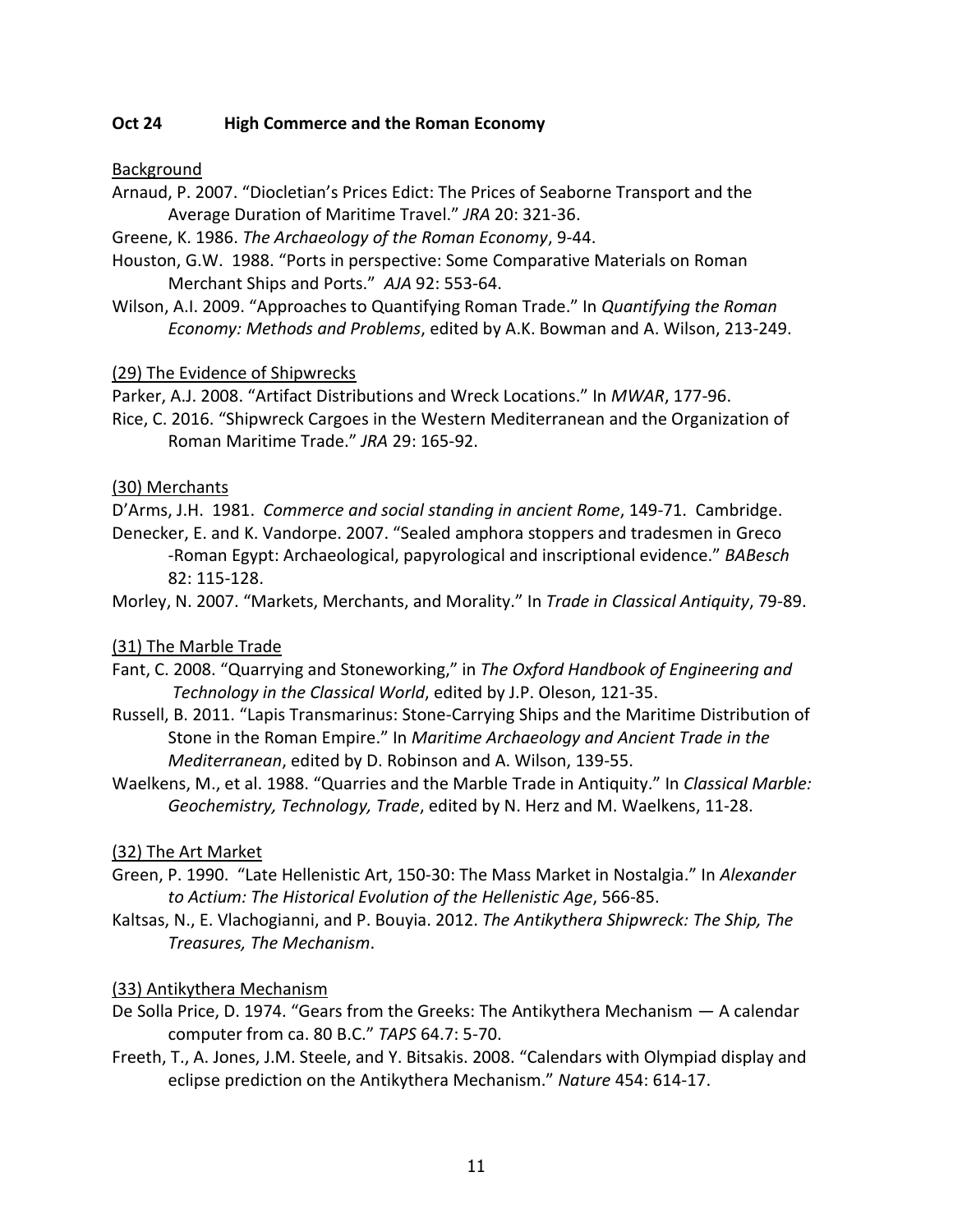Wright, M.T. 2007. "The Antikythera Mechanism Reconsidered." *Interdisciplinary Science Reviews* 32: 27-43.

# **Oct 31 The Red Sea and the Erythraean Sea**

# **Background**

Primary Source: *Periplus Maris Erythraei SSAW* 270-299. Beresford, J. 2013. *The Ancient Sailing Season*, 213-35. Seland, E. 2014. "Archaeology of Trade in the Western Indian Ocean, 300 BC—AD 700." *Journal of Archaeological Research* 22.4: 367-402.

## (34) Berenike

Sidebotham, S. 2008. "Archaeological Evidence for Ships and Harbor Facilities at Berenike, Egypt." In *MWAR*, 305-24.

Sidebotham, S. 2011. *Berenike and the Ancient Maritime Spice Route*.

## (35) Myos Hormos

Peacock, D.P., and L. Blue, eds. 2006. *Myos Hormos – Quseir al-Qadim, Roman and Islamic ports on the Red Sea 1: The Survey and Report on the Excavations*.

Peacock, D.P., and L. Blue, eds. 2011. *Myos Hormos – Quseir al-Qadim, Roman and Islamic ports on the Red Sea 2: Finds from the Excavations 1999-2003*.

# (36) Arikamedu

- Begley, V. 1996. *The Ancient Port of Arikamedu: New Excavations and Researches, 1989-1992*, vol. 1.
- Begley, V. 2004. *The Ancient Port of Arikamedu: New Excavations and Researches, 1989-1992*, Vol. 2.

# (37) Pattanam/Muziris

- Mathew, K.S., ed. 2017. *Imperial Rome, Indian Ocean Regions, and Muziris: New Perspectives on Maritime Trade*, chaps. 14, 16.
- Rathbone, D. 2000. "The 'Muziris' Papyrus (SB XVIII 13167): Financing Roman Trade with India." In *Alexandrian Studies 2 in honour of Mostafa el Abbadi* 46: 39–50.

### **Nov 7** *Mare Nostrum***: Defending the Empire**

Background

Primary source: Polybius *Histories* I.20-24 *SSAW* 141-47. Rankov, B. 1995. "Fleets of the Early Roman Empire, 31 B.C.-A.D. 324." In *AG*, 78-85.

(38) Piracy

Dell, H.J. 1967. "The Origin and Nature of Illyrian Piracy." *Historia* 16: 344-58.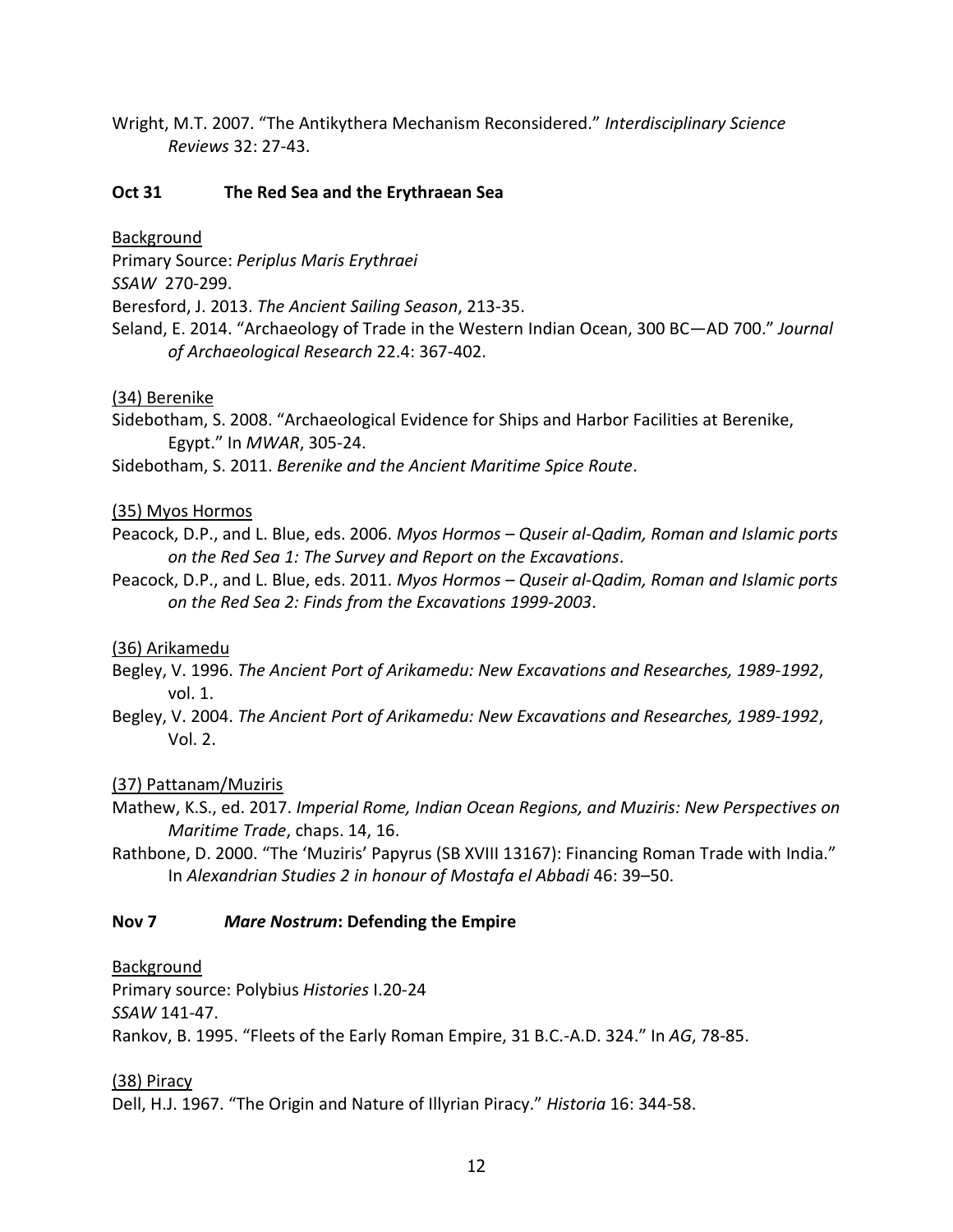De Souza, P. 2008. "Rome's Contribution to the Development of Piracy." In *MWAR*, 71-96. Höckmann, O. 1997. "The Liburnian: Some Observations and Insights." *IJNA* 26: 192-216. Ormerod, H. 1967. *Piracy in the ancient world; an essay in Mediterranean history*.

### (39) Imperial Navy

Mason, D.J.P. 2003. *Roman Britain and the Roman Navy*.

- Meijer, F. 1986. "Maritime Policy in the Roman Empire." In *A History of Seafaring in the Classical World*, 211-36.
- Saddington, D.B. 2007. "*Classes*. The Evolution of the Roman Imperial Fleets." In *A Companion to the Roman Army*, edited by P. Erdkamp, 201-17.

## (40) Shipsheds

Rankov, B. 2008. "Roman Shipsheds and Roman Ships." In *MWAR*, 51-70.

Rankov, B. 2013. "Roman Shipsheds." In *Shipsheds of the Ancient Mediterranean*, edited by David Blackman and Boris Rankov, 30-54.

# **Nov 14 Roman Harbors**

## Background

Primary source: Josephus *Antiquitates Judaicae* 15.334-338; *Bellum Judaicum* 411-413 Blackman, D. J. 2008. "Sea Transport: Harbors." In *The Oxford Handbook of Engineering and Technology in the Classical World*, edited by J.P. Oleson, 638-72.

Brandon, C.J., R.L. Hohlfelder, M.D. Jackson, and J.P. Oleson. 2014. *Building for Eternity: The History and Technology of Roman Concrete Engineering in the Sea*.

Rickman, G. 2008. "Ports, Ships, and Power in the Roman World." In *MWAR*, 5-22.

# (41) Cosa

McCann, A.M. 1987. *The Roman Port and Fishery of Cosa*.

Gazda, E.K. 2001. "Cosa's Contribution to the Study of Roman Hydraulic Concrete: An Historiographic Commentary." In *New light from ancient Cosa: Classical Mediterranean studies in honor of Cleo Rickman Fitch*, edited by N.W. Goldman, 145-77.

# (42) Caesarea

- Brandon, C., S. Kemp, and M. Grove. 1999. "Pozzolana, lime, and single-mission barges." In *Caesarea Papers 2*, edited by K. Holum, J. Patrich, and A. Raban, JRA Supplement 35, 169-78.
- Oleson, J.P., and G. Branton. 1992. "The technology of King Herod's Harbour," in *Caesarea Papers,* edited by R.L. Vann, 49-67.

# (43) Ostia and Portus

- Keay, S., M. Millet, L. Paroli, and K. Strutt. 2005. *Portus: An Archaeological Survey of the Port of Imperial Rome*.
- Keay, S., M. Millett, and K. Strutt. 2008. "Recent Archaeological Survey at Portus," in *MWAR*, 97-104.